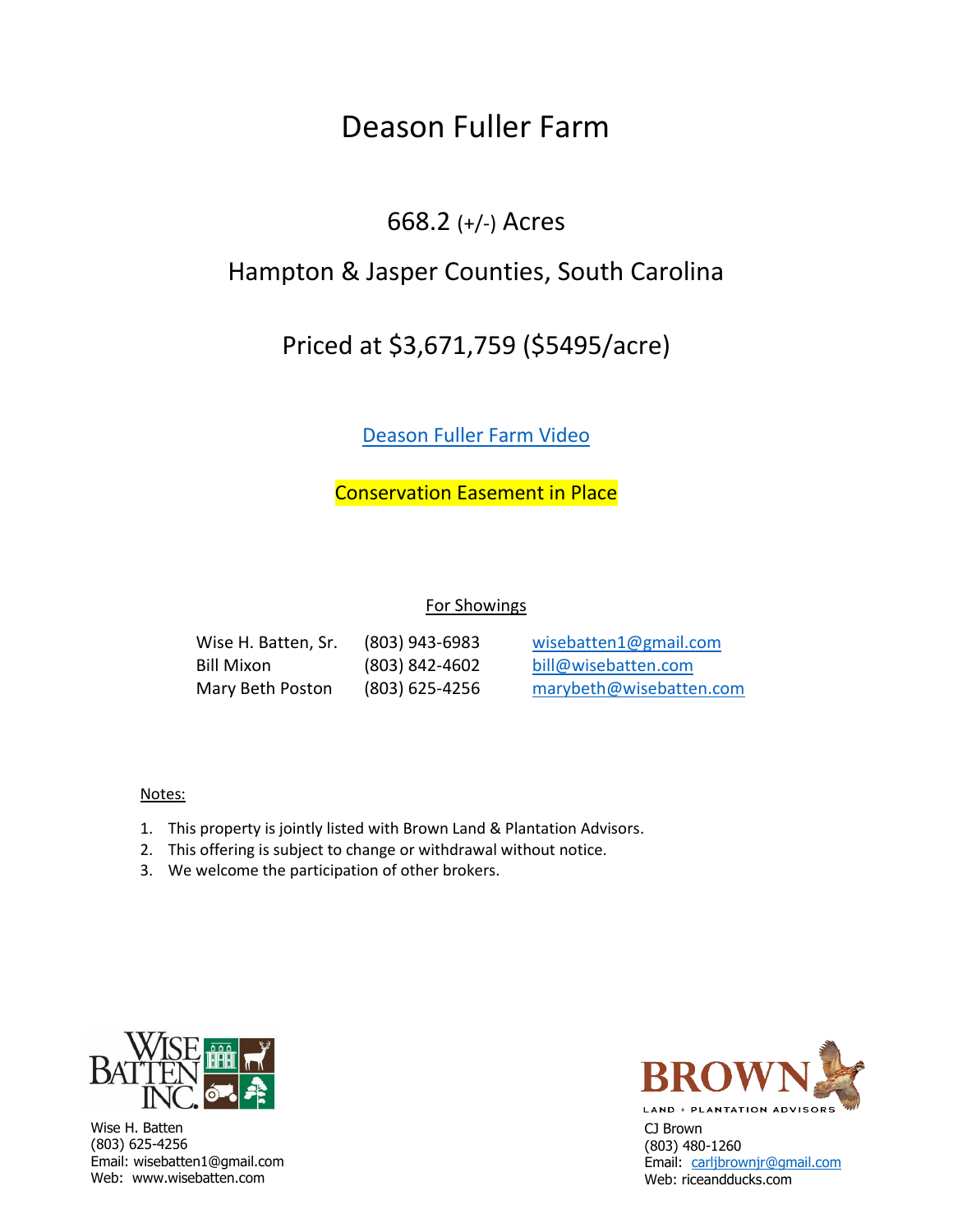### Deason Fuller Farm

- Having been in quality deer and trophy buck management since the early 1990s, this property offers some of the best deer hunting in the Lowcountry
- Beautiful, mature bottomland hardwood timber along Ty Branch
- Well-managed Loblolly pine plantations ranging from 1 to 28 years old
- Existing wildlife food plots scattered throughout the property
- $\bullet$  54.4 (+/-) acres of quail woods
- 40 (+/-) acres of irrigated sod rental
- One hour drive from Bluffton and Savannah
- Two hour drive from Charleston and Columbia
- Protected by a conservation easement with the Lowcountry Land Trust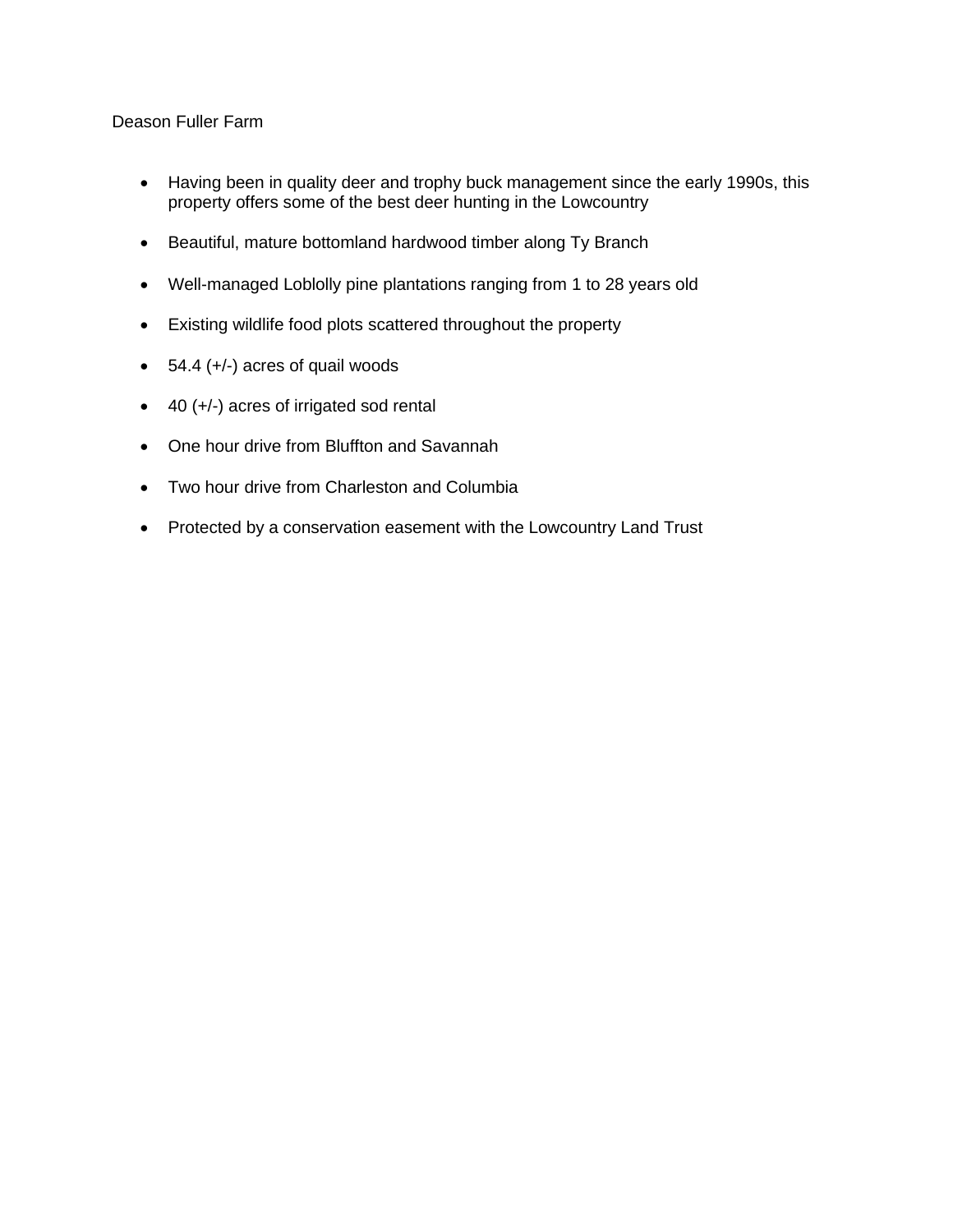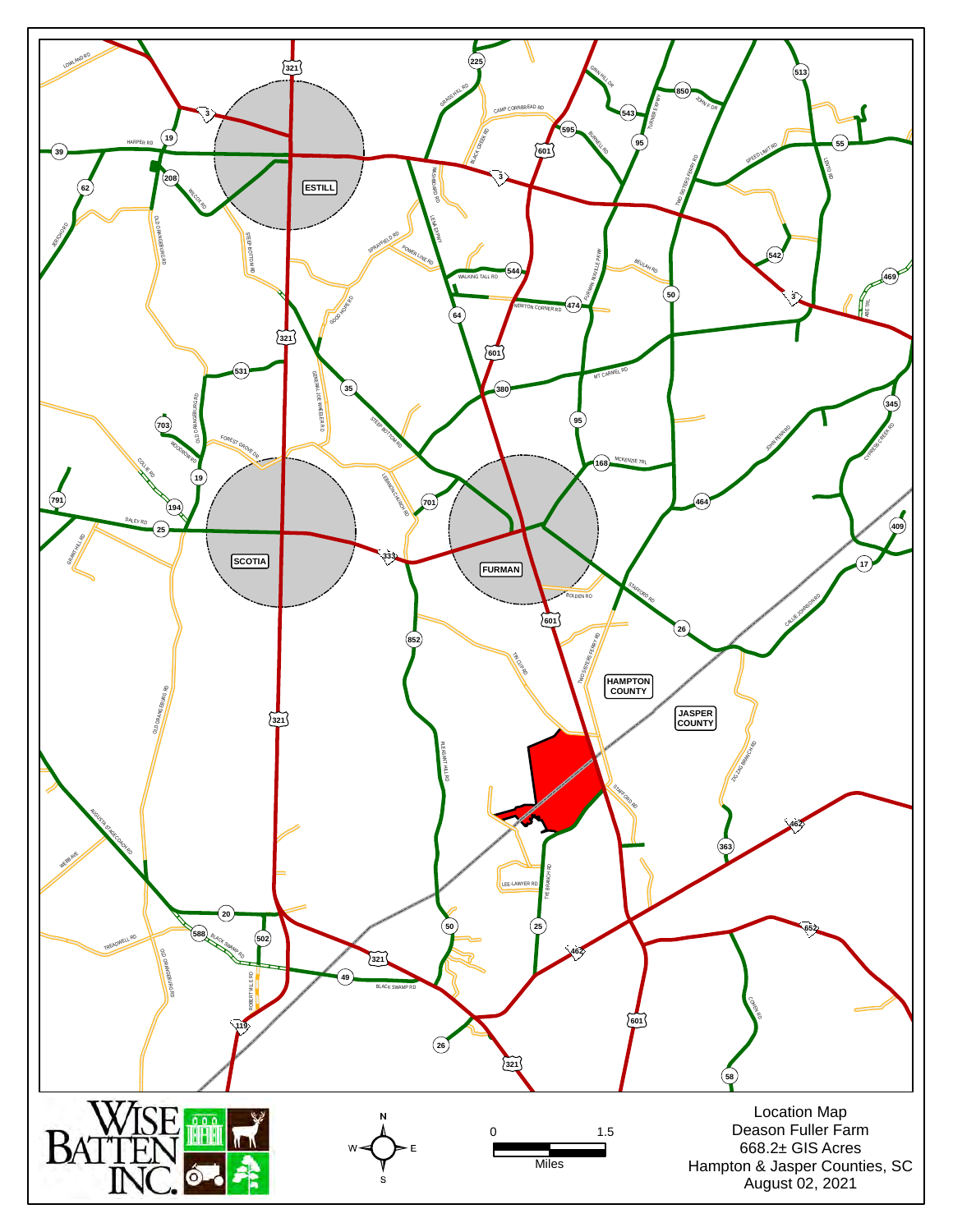